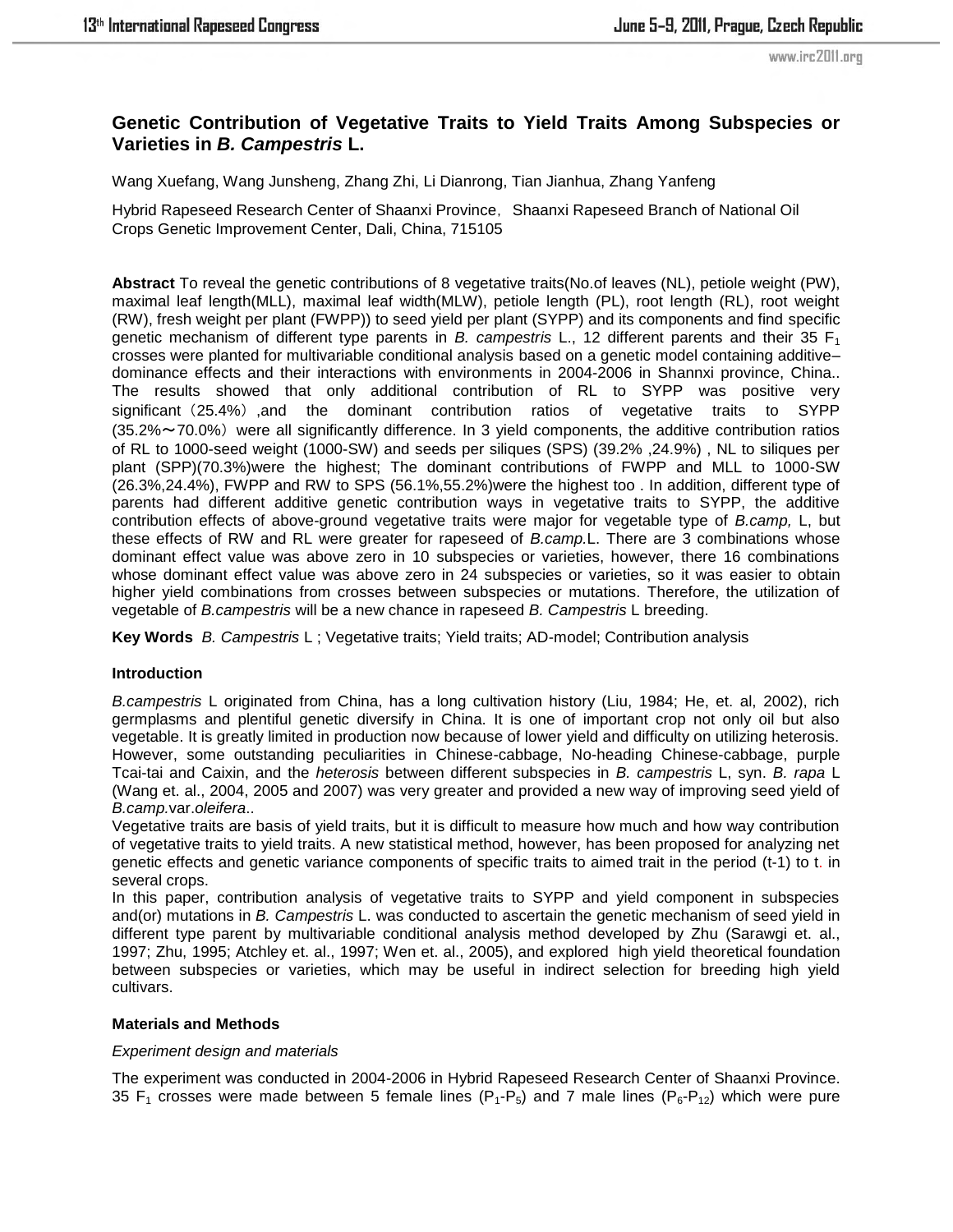inbred lines and belong to different subspecies or mutations in *B. campestris* L., using North Carolina Design II in 2003. 34 F1 crosses ( $D_{5*9}$  did not get seeds) and their parent (sterile line replaced by maintainer) was laid out in randomized complete block design with 3 replications, where there were 5 rows per plot, and the row was 2.6m long, and the space between individuals was 0.4m×0.167m. Ten plants with identical performance were sampled from each plot to measure 8 main vegetative traits (NL=Number of leaves, PW=Petiole weight, MLL=Max. leaf length, MLW=Max. leaf width, PL=Petiole length, RL=Root length, RW=Root weight, FWPP=Fresh weight per plant.) before hoar frost descends per year. The other 10 plants were also sampled to determine the main yield traits—siliques per plant (SPP), 1000-seed weight (1000-SW), seeds per siliques (SPS) and seed yield per plant (SYPP) in the mature stage. The type of all parents was listed in Table1.

|                | Table1                     | <b>Types of parents</b> |                          |                |                          |
|----------------|----------------------------|-------------------------|--------------------------|----------------|--------------------------|
| Parent         | Type of parent             | Parent                  |                          | Parent         | Type of parent           |
| P <sub>1</sub> | B. camp. ssp.pekinensis S  | P <sub>5</sub>          | B. camp. var. oleifera S | P <sub>9</sub> | B. camp. var. oleifera R |
| P <sub>2</sub> | B. camp. var. Purpuraria S | $P_6$                   | B. camp. var. oleifera R | $P_{10}$       | B.camp. ssp.chinensis R  |
| $P_3$          | B. camp. ssp.chinensis S   | P <sub>7</sub>          | B. camp. var. oleifera R | $P_{11}$       | B.camp. ssp.pekinensis R |
| P <sub>4</sub> | B. camp. var. oleifera S   | $P_8$                   | B. camp. var. oleifera R | $P_{12}$       | B.camp. ssp.chinensis R  |

Note**:** S: cytoplasmic male sterile line; R: cytoplasmic male sterile restorers

#### *Genetic model and statistical analysis*

Based on the diallel model with additive-dominance effects and their interactions with environment, the phenotypic mean of a trait measured for the F<sub>1</sub> cross can be partitioned as  $y=μ+E+A+D+AE+DE+\epsilon$ , where *y* is the phenotypic value of a trait, *μ* is the population mean for all entries of mating design, *E* is the environmental effect, *A* is the additive effect, *D* is the dominant effect, *AE* is the additive × environment interaction effect, *DE* is the dominance  $\times$  environment interaction effect, ε is the residual effect. Using mixed line model approaches (Zhu, 1995; Atchley et. al., 1997; Wen et. al., 2005; Zhu, 1997), genetic contribution ratio of vegetative traits to SYPP and yield component traits were estimated. *CRA(C→T)* is the additive contribution ratio of vegetative traits to yield traits, *CRD(C→T)* is the dominance contribution ratio;  $CR_{AEC\rightarrow T}$  is the interaction contribution ratio of additive × environment,  $CR_{DE(C\rightarrow T)}$  is the interaction contribution ratio of dominance × environment; *CRP(C→T)* is phenotype contribution ratio. The genetic effect of yield traits and genetic contribution effects of vegetative traits to yield traits were also predicted (*A<sup>i</sup>* is the additive effect of genes controlling yield traits from parent line *i*;  $A_{i/C\rightarrow T}$  is the additive contribution effect of vegetative traits to yield traits from parent line  $i$ ;  $D_{ij}$  is the dominance effect of genes from the cross *i×j*; *Dij(C→T)* is the dominance contribution effect of vegetative traits to yield traits from the cross *i×j*. ). Jackknifing over genotypes was used to estimate standard errors of estimated genetic variances (Zhu and Weir, 1996). All statistical analysis was conducted by QGAStation software [\(http://ibi.zju.edu.cn/s](http://ibi.zju.edu.cn/)oftware/QGA.htm).

#### **Results**

#### *Contribution analysis of vegetative traits to SYPP*

The phenotype contribution ratios of 8 vegetative traits to SYPP were very significant. Only RL had very significant positively additive contribution to SYPP, which showed that improving RL could increase SYPP indirectly. The dominance contribution ratio to SYPP were very significant for all vegetative traits, which indicted that the dominance contribution ratio was greater than additive contribution ratio, and the improvement on SYPP of  $F_1$  cross could be realized by indirect improvement on all these vegetative traits of  $F_1$  cross. The interaction contribution ratios of additive  $\times$  environment of genes controlling vegetative traits to SYPP were not detected, while these of dominance × environment of all vegetative traits except MLW and FWPP to SYPP got to significant at 0.01 level, especially, that of PW was the greatest (22.3%), which showed that PW could become the major vegetative trait affecting SYPP in a special year (Table2).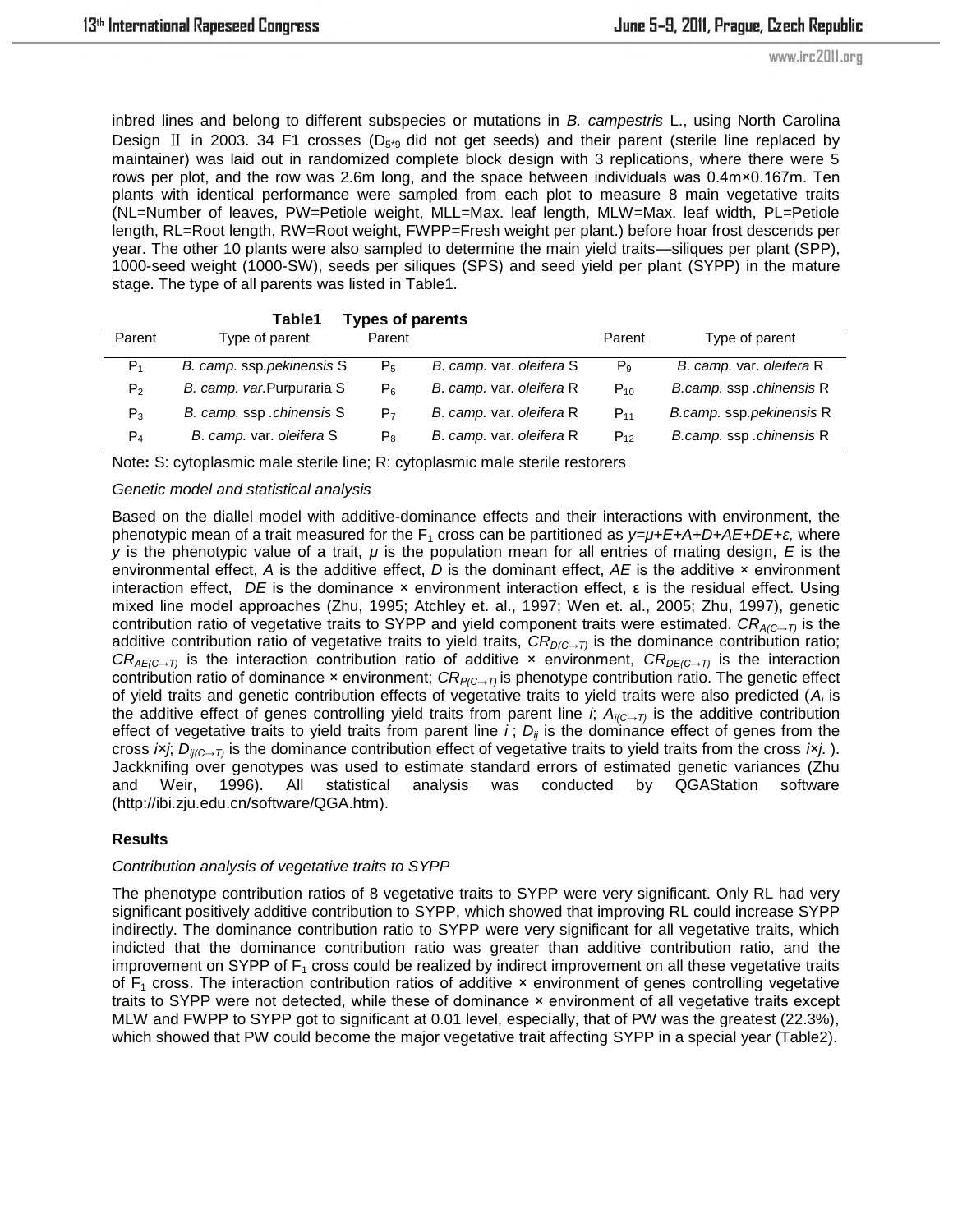| ualls       |                         |                         |                            |                         |                         |
|-------------|-------------------------|-------------------------|----------------------------|-------------------------|-------------------------|
| Traits      | $CR_A(C \rightarrow T)$ | $CR_D(C \rightarrow T)$ | $CR_{AE}(C \rightarrow T)$ | $CRDE(C \rightarrow T)$ | $CR_P(C \rightarrow T)$ |
| NL          | $-0.459$                | $0.411**$               |                            | $0.001**$               | $0.055**$               |
| <b>PW</b>   | $-0.871$                | $0.498**$               |                            | $0.223**$               | $0.134**$               |
| MLL         | $-1.402$                | $0.700**$               |                            | $0.008**$               | $0.112**$               |
| <b>MLW</b>  | $-1.026$                | $0.551**$               |                            | $-0.001$                | $0.078**$               |
| PL          | $-1.039$                | $0.469**$               |                            | $0.032**$               | $0.065**$               |
| <b>RL</b>   | $0.254**$               | $0.352**$               |                            | $0.026**$               | $0.034**$               |
| <b>RW</b>   | $-1.113$                | $0.564**$               |                            | $0.024$ **              | $0.085**$               |
| <b>FWPP</b> | $-0.932$                | $0.679**$               |                            | 0.034                   | $0.130**$               |

**Table2 Estimated contribution ratios of variance components on yield per plant due to vegetable traits**

Note:  $+$ ,  $*$  and  $**$  denote significance at 0.1, 0.05 and 0.01 levels respectively. The following tables are the same.

# *Contribution analysis of vegetative traits to yield components*

Contribution analysis results of vegetative traits to yield components were presented in Table3. The additive contribution ratios of most vegetative traits to 1000-SW and SPP were significantly positive difference at 0.01 level. RL had significant additive positive contribution for SPS, while the others had wear negative additive contributions. According to value of contribution, RL and MLL to 1000-SW, RL to SPS,NL to SPP had the greatest additive positive contribution, which showed that indirect improvement RL could mainly increase 1000-SW and SPS , and NL could improve SPP.

The dominance contribution ratios of all vegetative traits to 1000-SW and SPS were significantly difference at 0.01 level, and no dominance contribution for SPP was detected, which indicated that the crosses with stronger heterosis in vegetative traits had larger 1000-SW and SPS, in view of dominant contribution value, the vegetative traits mainly contributed to SPS, then to 1000-SW.

No interaction contribution ratios of additive× environment of vegetative traits to SPP were detected, these of most vegetative traits to 1000-SW and SPS, however, were detected and significantly different at 0.01 level. For example, the interaction contribution ratios of additive× environment of the trait RW to 1000-SW and SPS were the largest, which indicated that improving RW would increase 1000-SW and SPS concurrently in a special year or environment.

| Items                                  | <b>Traits</b>              | NL        | PW        | <b>MLL</b> | <b>MLW</b> | PL         | RL        | <b>RW</b> | <b>FWPP</b> |
|----------------------------------------|----------------------------|-----------|-----------|------------|------------|------------|-----------|-----------|-------------|
| Genetic<br>Contribution<br>For 1000-SW | $CR_A(C \rightarrow T)$    | $0.002**$ | $-0.014$  | $0.328**$  | $0.022**$  | $0.194**$  | $0.392**$ | $0.093**$ | $0.013**$   |
|                                        | $CR_D(C \rightarrow T)$    | $0.105**$ | $0.117**$ | $0.244**$  | $0.104**$  | $0.106**$  | $0.164**$ | $0.131**$ | $0.263**$   |
|                                        | $CR_{AE}(C \rightarrow T)$ | 0         | $-0.003$  | $0.171**$  | $0.002**$  | $0.003**$  | $0.269**$ | $0.571**$ | $-0.199$    |
|                                        | $CR_{DE}(C \rightarrow T)$ | $0.015**$ | $0.077**$ | $0.006**$  | $0.009**$  | $0.016**$  | $-0.003$  | $0.065**$ | $0.027**$   |
|                                        | $CR_P(C \rightarrow T)$    | $0.015**$ | $0.021**$ | $0.202**$  | $0.025**$  | $0.115***$ | $0.227**$ | $0.092**$ | $0.035**$   |
|                                        | $CR_A(C \rightarrow T)$    | $-0.105$  | $-0.148$  | $-0.217$   | $-0.203$   | $-0.078$   | $0.249**$ | $-0.1$    | $-0.206$    |
| Genetic                                | $CR_D(C \rightarrow T)$    | $0.408**$ | $0.493**$ | $0.539**$  | $0.531**$  | $0.478**$  | $0.367**$ | $0.552**$ | $0.561**$   |
| Contribution<br>for SPS                | $CR_{AE}(C \rightarrow T)$ | $0.056**$ | $0.094**$ | $0.019**$  | $0.018**$  | $-0.032$   | $-0.013$  | $0.363**$ | $0.099**$   |
|                                        | $CR_{DE}(C \rightarrow T)$ | $0.058**$ | $0.058**$ | $0.016**$  | $0.053**$  | $0.008**$  | $0.014**$ | $0.096**$ | $0.054**$   |
|                                        | $CRP(C \rightarrow T)$     | $0.116**$ | $0.140**$ | $0.125**$  | $0.132**$  | $0.135**$  | $0.168**$ | $0.186**$ | $0.147**$   |
| Genetic<br>Contribution                | $CR_A(C \rightarrow T)$    | $0.703**$ | $0.149**$ | $0.245**$  | $-0.012$   | $0.288**$  | $0.156**$ | $-0.024$  | $0.070**$   |
|                                        | $CRD(C \rightarrow T)$     |           |           |            |            |            |           |           |             |

**Table 3 Genetic contribution analysis of vegetable traits to yield traits**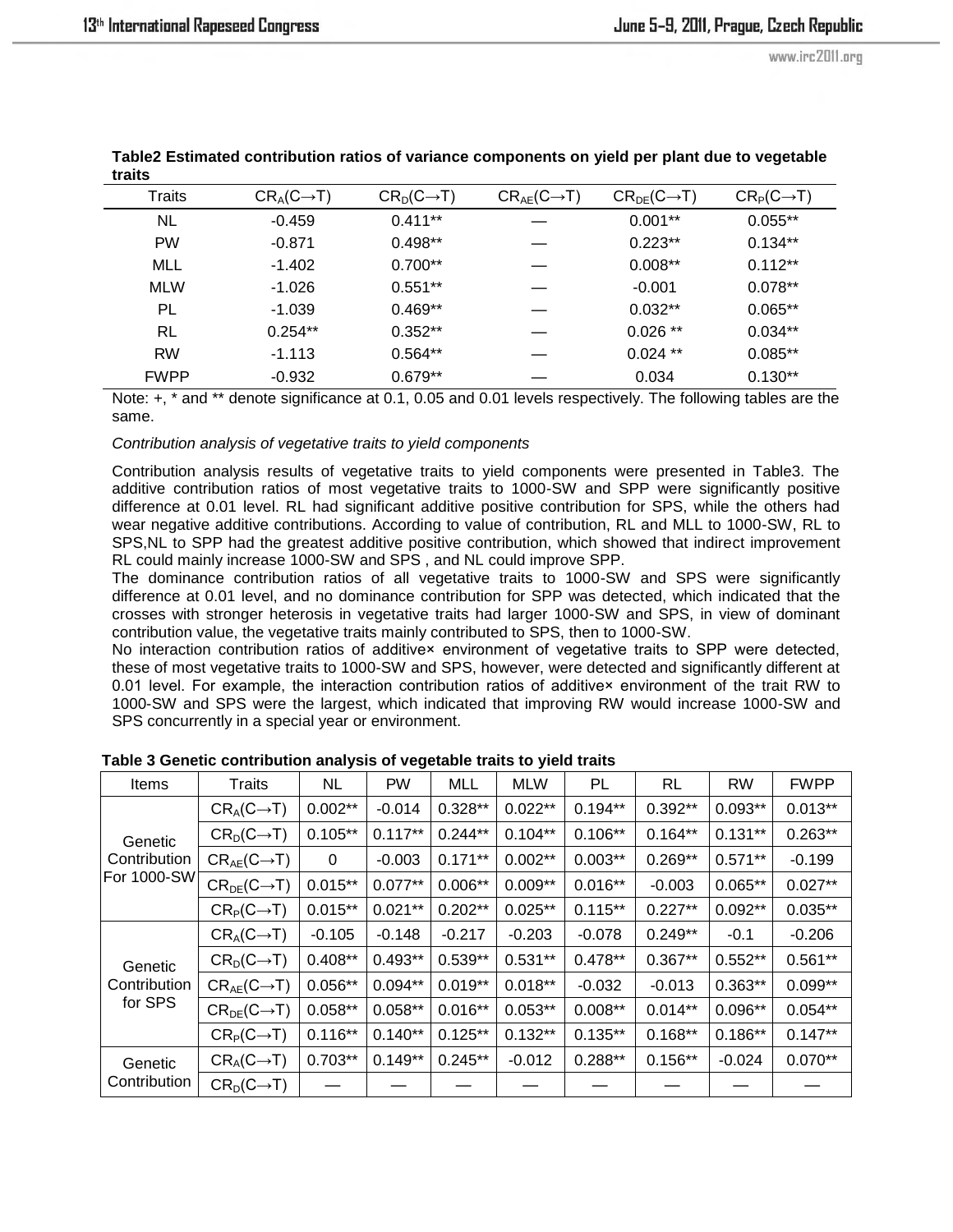| for SPP | $CR_{AE}(C \rightarrow T)$                 |           |                       |           |           |           |             |           |
|---------|--------------------------------------------|-----------|-----------------------|-----------|-----------|-----------|-------------|-----------|
|         | $CR_{DE}(C \rightarrow T)$ 0.985** 0.170** |           |                       | $0.023**$ | $0.012**$ | $0.084**$ | $ 0.002** $ | $0.004**$ |
|         | $CR_P(C \rightarrow T)$                    | $0.934**$ | $0.054**$   $0.045**$ | $-0.037$  | $0.062**$ | $0.037**$ | -0.044      | $-0.013$  |

The interaction contribution ratios of dominance ×environment of most vegetative traits to yield traits, except for MLL to SPP and RL to 1000-SW, were very significantly different but smaller, however, these of NL to SPP were 98.5%, which showed that NL was major dominance contribution for SPP, that is, in a special year, the crosses with higher SCA in NL had more SPP commonly.

### *Additive effects contribution of parent vegetative traits to SYPP*

Predicted additive effects of SYPP (*Ai*) and contributed additive effects of 8 vegetative traits to SYPP (*Ai(C→T)*) were presented in Table 4. There were significantly positive additive effects of SYPP for 4 parents  $(P_1, P_4, P_5$  and  $P_{12})$ . Except NL of  $P_6$ , the additive contribution effects of all vegetative traits to SYPP were significantly difference at 0.01 level, but their values had great difference. The positive additive effect of SYPP was contributed mainly from MLL and PL of parent  $P_1$  and  $P_2$ , MLW of  $P_3$  and  $P_{10}$ , FWPP and PW of  $P_{11}$ and  $P_{12}$ , RW and RL of  $P_4$  - $P_9$ . If we classified all vegetative traits into two groups: root-system traits and leaf traits, the SYPP of most vegetable type of parents such as  $P_1-P_3$ ,  $P_{10}$  and  $P_{11}$  mainly benefited from the positive contribution of leaf traits, on the contrary, parents of *B.camp.var.oleifera*, such as P<sub>4</sub>-P<sub>9</sub> mainly benefited from the contribution of their root system. It was implied that different growth type of parents might have formed different genetic mechanism on seed yield after long course of artificial selection and evolution.

| Parents        | $A_i$     | $A_i(C \rightarrow T)$ |           |           |            |           |            |            |             |  |
|----------------|-----------|------------------------|-----------|-----------|------------|-----------|------------|------------|-------------|--|
|                |           | NL                     | <b>PW</b> | MLL       | <b>MLW</b> | PL        | RL         | <b>RW</b>  | <b>FWPP</b> |  |
| $P_1$          | $2.55***$ | $0.43***$              | $-0.02**$ | $0.93**$  | $-1.06**$  | $-0.70**$ | $0.33**$   | $-1.34**$  | $0.17***$   |  |
| P <sub>2</sub> | $-0.90**$ | $0.10***$              | $0.22***$ | $0.57**$  | $0.11***$  | $0.53**$  | $-0.72**$  | $-0.09**$  | $0.06**$    |  |
| $P_3$          | $-1.07**$ | $0.53**$               | $0.43**$  | $0.57**$  | $0.73**$   | $0.39**$  | $-1.01***$ | $-0.20**$  | $0.28**$    |  |
| $P_4$          | $1.13*$   | $-0.33**$              | $-0.51**$ | $-0.49**$ | $0.21***$  | $-0.28**$ | $0.33**$   | $0.37***$  | $-0.71***$  |  |
| $P_5$          | $0.43*$   | $-0.28**$              | $-0.16**$ | $-0.15**$ | $-0.23**$  | $-0.05**$ | $0.26**$   | $0.50**$   | $-0.35**$   |  |
| $P_6$          | $-0.05$   | $0.02 +$               | $0.18***$ | $-0.10**$ | $-0.11***$ | $-0.02**$ | $0.17***$  | $0.37***$  | $0.27**$    |  |
| P <sub>7</sub> | $-1.48**$ | $-0.12**$              | $0.31***$ | $0.43**$  | $0.43**$   | $0.44**$  | $0.31***$  | $0.72***$  | $0.39**$    |  |
| $P_8$          | $-0.59*$  | $0.16***$              | $-0.14**$ | $0.17**$  | $0.37**$   | $0.11***$ | $0.75***$  | $0.99**$   | $0.04***$   |  |
| $P_9$          | 0.10      | $-0.16**$              | $-0.04**$ | $-0.05**$ | $-0.08**$  | $-0.05**$ | $0.53**$   | $0.64**$   | $0.14***$   |  |
| $P_{10}$       | $-0.83*$  | $-0.41**$              | $-0.18**$ | $0.26**$  | $0.37**$   | $0.20**$  | $-0.33**$  | $-0.34*$   | $-0.28**$   |  |
| $P_{11}$       | $-1.42**$ | $0.66**$               | $0.79**$  | $0.55***$ | $-0.19**$  | $0.20**$  | $-0.45**$  | $0.28**$   | $0.97**$    |  |
| $P_{12}$       | $2.11**$  | $-0.59**$              | $0.88**$  | $-0.83**$ | $-0.54**$  | $-0.75**$ | $0.33**$   | $-0.15***$ | $-0.98**$   |  |

**Table 4 Contributed additive effects of vegetable traits to seed yield per plant (SYPP)**

*Dominant effects contribution of vegetative traits to yield traits in every combination* 

14  $F_1$  crosses were significant dominance effects of SYPP in 34  $F_1$  crosses, in which  $D_{1*9}$ ,  $D_{1*10}$ ,  $D_{2*7}$ ,  $D_{2*8}$ ,  $D_{2*12}$ ,  $D_{3*9}$ ,  $D_{3*10}$ ,  $D_{5*10}$  and  $D_{5*12}$  had greater positive dominance effects of SYPP(Table was omitted), the dominance contribution effects of most vegetative traits to SYPP in these crosses were significantly different at 0.05 level, however, their dominance contribution value was different. This meat was that different crosses with high dominant effects of SYPP had different dominant contribution traits. In 34  $F_1$ crosses, RW in 7 crosses, MLW in 6 crosses, MLL in 5 crosses, NL, PW and PL in 4 crosses respectively, RL and FWPP in 2 crosses respectively had greater dominant contribution, which indicated that RW was relatively steady and main dominance contribution traits to effects of SYPP in these crosses, MLL and MLW in the next place.

There were 34 crosses in the experiment (the cross  $D_{5^*9}$  did not get seeds) in all. Among them, 3 of 10 crosses belonging to inter-strains and 16 of 24 crosses belonging to subspecies or mutations had over